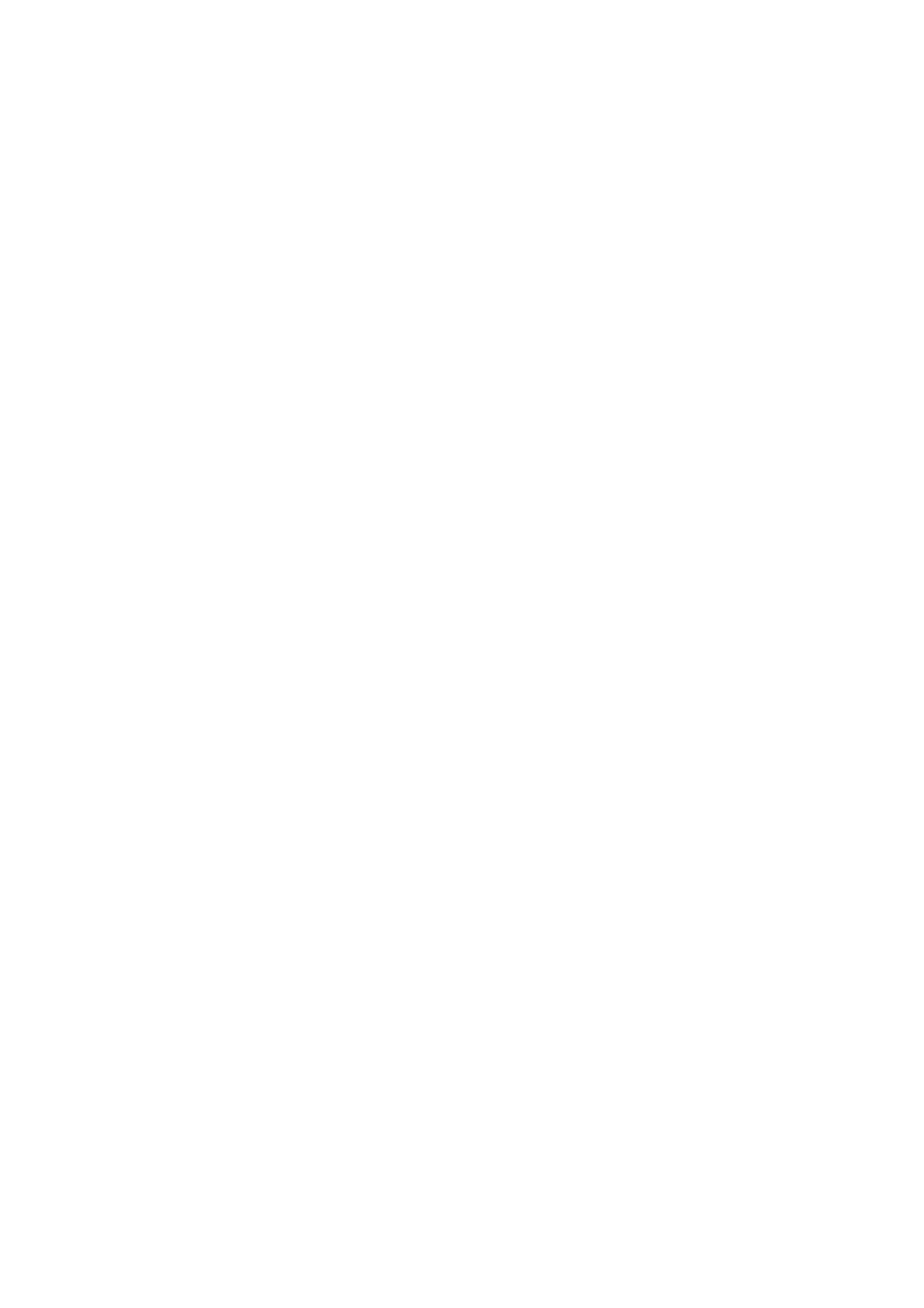Western Australia

# Daylight Saving Regulations 2006

### **Contents**

| 1.<br>2. | Citation<br>Terms used in these regulations                          |   |
|----------|----------------------------------------------------------------------|---|
| 3.       | Operation of regulations                                             | 3 |
| 4.       | Construction of references to time — prescribed<br>energy agreements |   |
|          | <b>Notes</b>                                                         |   |
|          | Compilation table                                                    |   |

## Defined terms

As at 01 Jan 2014 Version 00-b0-04 page i Published on www.legislation.wa.gov.au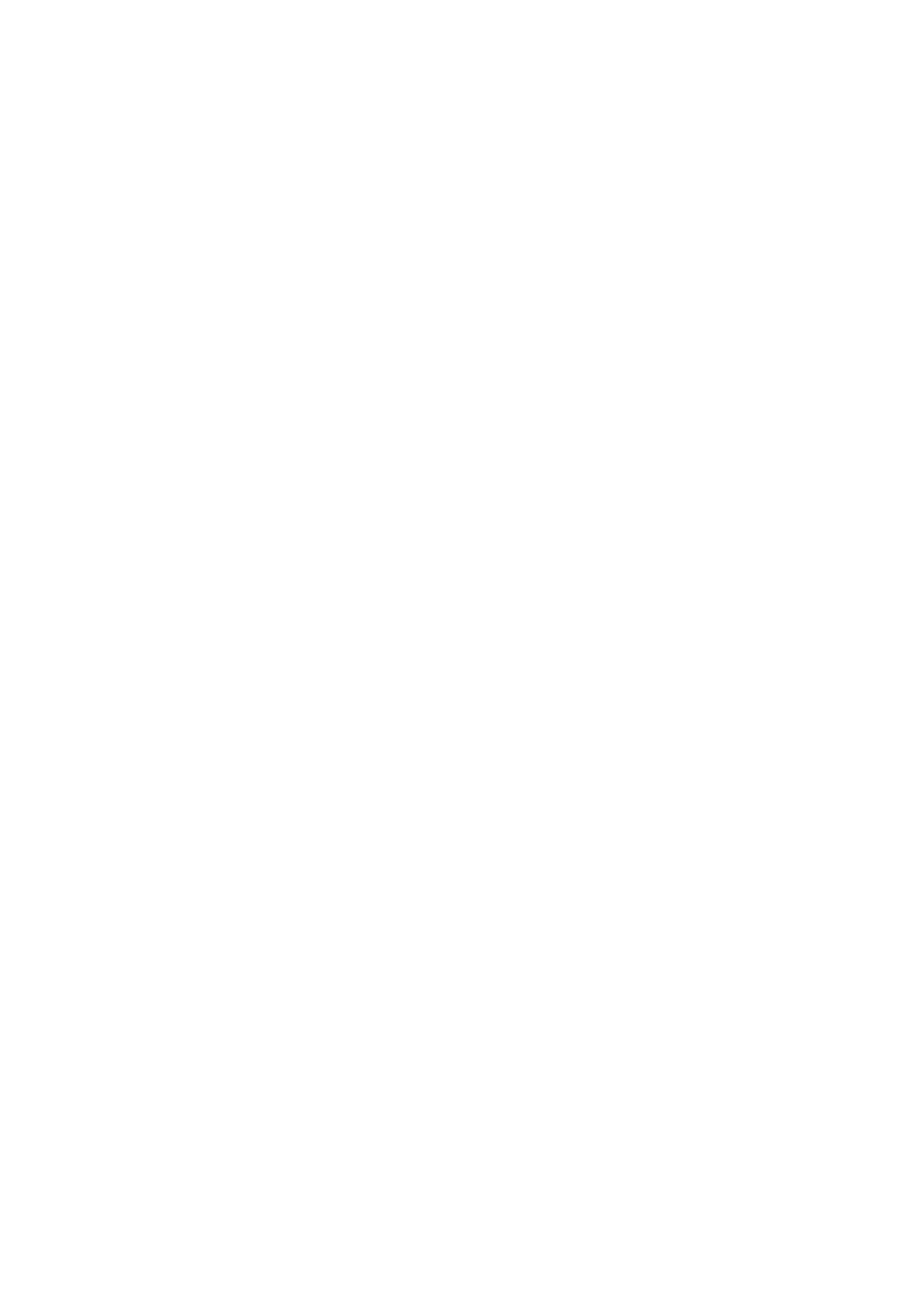Western Australia

Daylight Saving Act 2006

## Daylight Saving Regulations 2006

#### 1. Citation

These regulations are the Daylight Saving Regulations 2006.

#### 2. Terms used in these regulations

In these regulations —

Alinta entity means —

- (a) AlintaAGL Pty Ltd ABN 38 102 848 055; or
- (b) Alinta Energy Pty Ltd ABN 16 108 664 151; or
- (c) Alinta Network Holdings Pty Ltd ABN 63 104 788 123; or
- (d) Alinta Asset Management Pty Ltd ABN 52 104 352 650; or
- (e) Alinta Asset Management (2) Pty Ltd ABN 82 073 613 733; or
- (f) Alinta Electricity Trading Pty Ltd ABN 36 102 848 046; or
- (g) any subsidiary, for the purposes of the Corporations Act 2001 of the Commonwealth, of a body referred to in paragraph (a), (b), (c), (d), (e) or (f);

daylight saving period means any period during which summer time is declared by the Act to be in advance of standard time;

As at 01 Jan 2014 Version 00-b0-04 page 1 Published on www.legislation.wa.gov.au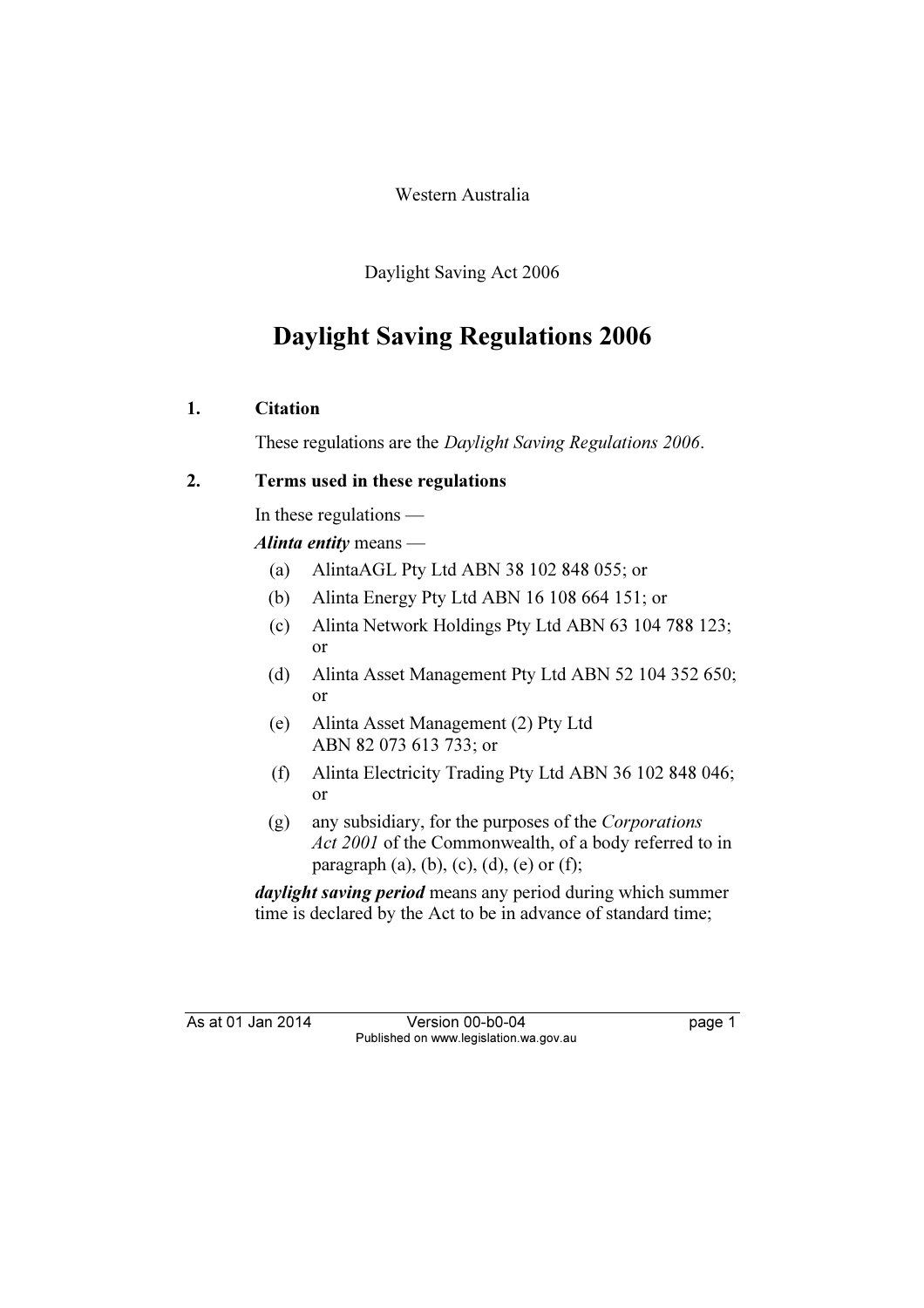electricity retailer means —

- (a) the Electricity Generation and Retail Corporation established by the Electricity Corporations Act 2005 section  $4(1)(a)$ ; or
- (b) the Regional Power Corporation established by the Electricity Corporations Act 2005 section 4(1)(d); or
- (c) Landfill Gas & Power Pty Ltd ACN 89 053 919 430; or
- (d) Perth Energy Pty Ltd ACN 087 386 445; or
- (e) WA Power Exchange Pty Ltd ACN 094 981 478;

electricity service means a service ancillary to, or otherwise related to, the supply of electricity including, without limitation —

- (a) a metering service; and
- (b) an information technology or telecommunication service; and
- (c) a supervisory control and data acquisition service;

prescribed energy agreement means a contract or agreement, whether made orally or in writing, or a deed or other instrument of any kind —

- (a) for or relating to  $-$ 
	- (i) the supply of electricity; or
	- (ii) the provision of an electricity service,

 by an electricity retailer and under which the amount of any fee or charge payable in respect of the supply or service is determined by reference to the time at which, or the period of time during which, the electricity is supplied or the service is provided, as the case requires; or

- (b) for or relating to  $-$ 
	- (i) the supply of electricity; or
	- (ii) the provision of an electricity service,

page 2 Version 00-b0-04 As at 01 Jan 2014 Published on www.legislation.wa.gov.au

r. 2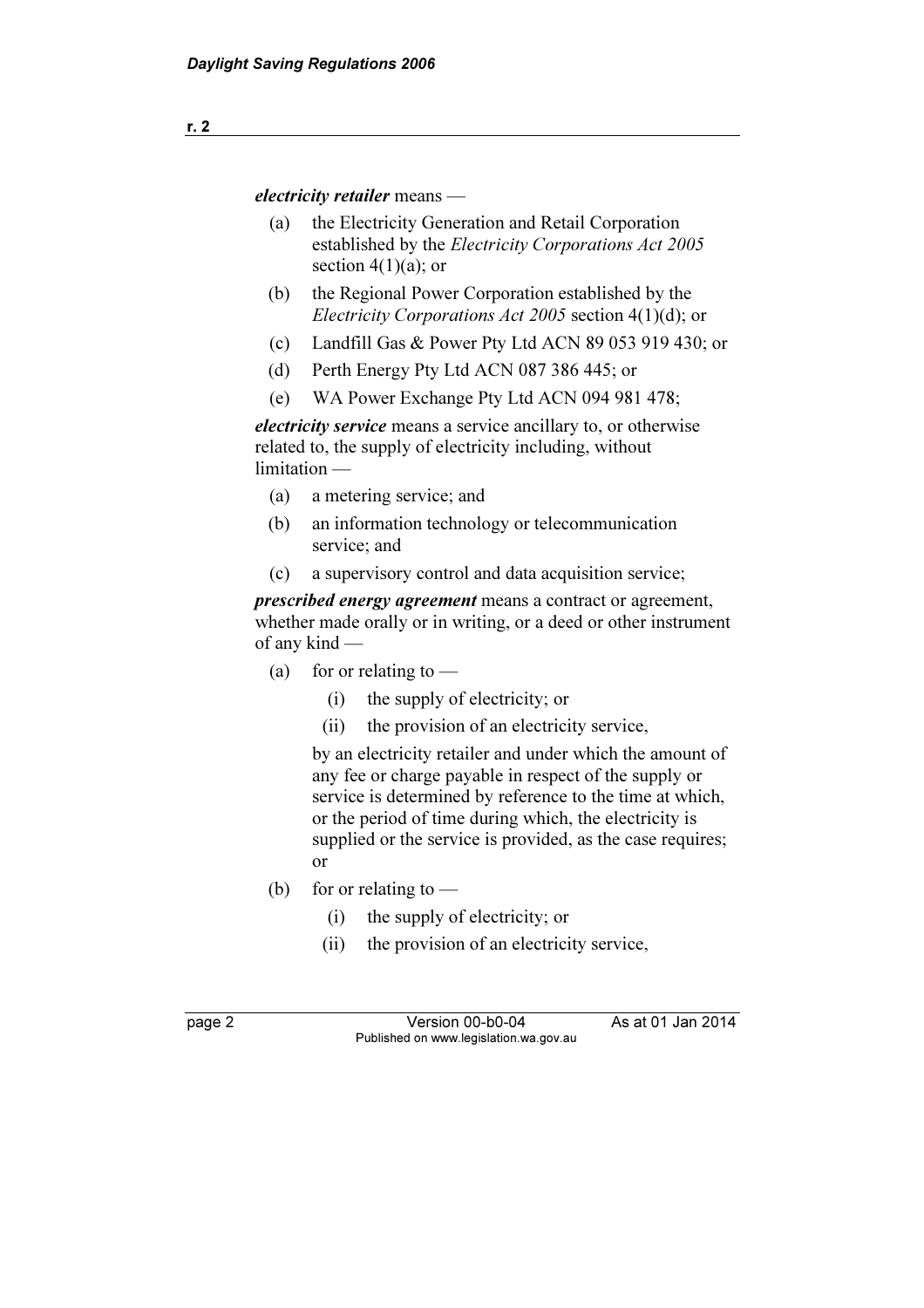by or to the Electricity Networks Corporation established by the Electricity Corporations Act 2005 section  $4(1)(b)$ ; or

- (c) for or relating to  $-$ 
	- (i) the sale, supply, transportation, storage or disposal of gas, electricity or any other form of energy; or
	- (ii) access to, or the operation or maintenance of, any pipeline, network or other infrastructure used for or in relation to the production, transportation or storage of gas, electricity or any other form of energy,

 and to which an Alinta entity is a party or in respect of which an Alinta entity exercises rights or performs duties on behalf of a party; or

- (d) for or relating to the provision of a gas transportation service or a related service utilising —
	- (i) the privatised DBNGP system as defined in the Dampier to Bunbury Pipeline Act 1997 section 3; or
	- (ii) the Goldfields Gas Pipeline (being the Pipeline as defined in the agreement ratified under the Goldfields Gas Pipeline Agreement Act 1994 section 3); or
- (e) to which 2 or more of paragraphs (a), (b), (c) and (d) apply.

[Regulation 2 amended: Gazette 27 Dec 2013 p. 6471.]

#### 3. Operation of regulations

These regulations have effect —

- (a) throughout the State; and
- (b) during each daylight saving period.

As at 01 Jan 2014 Version 00-b0-04 page 3 Published on www.legislation.wa.gov.au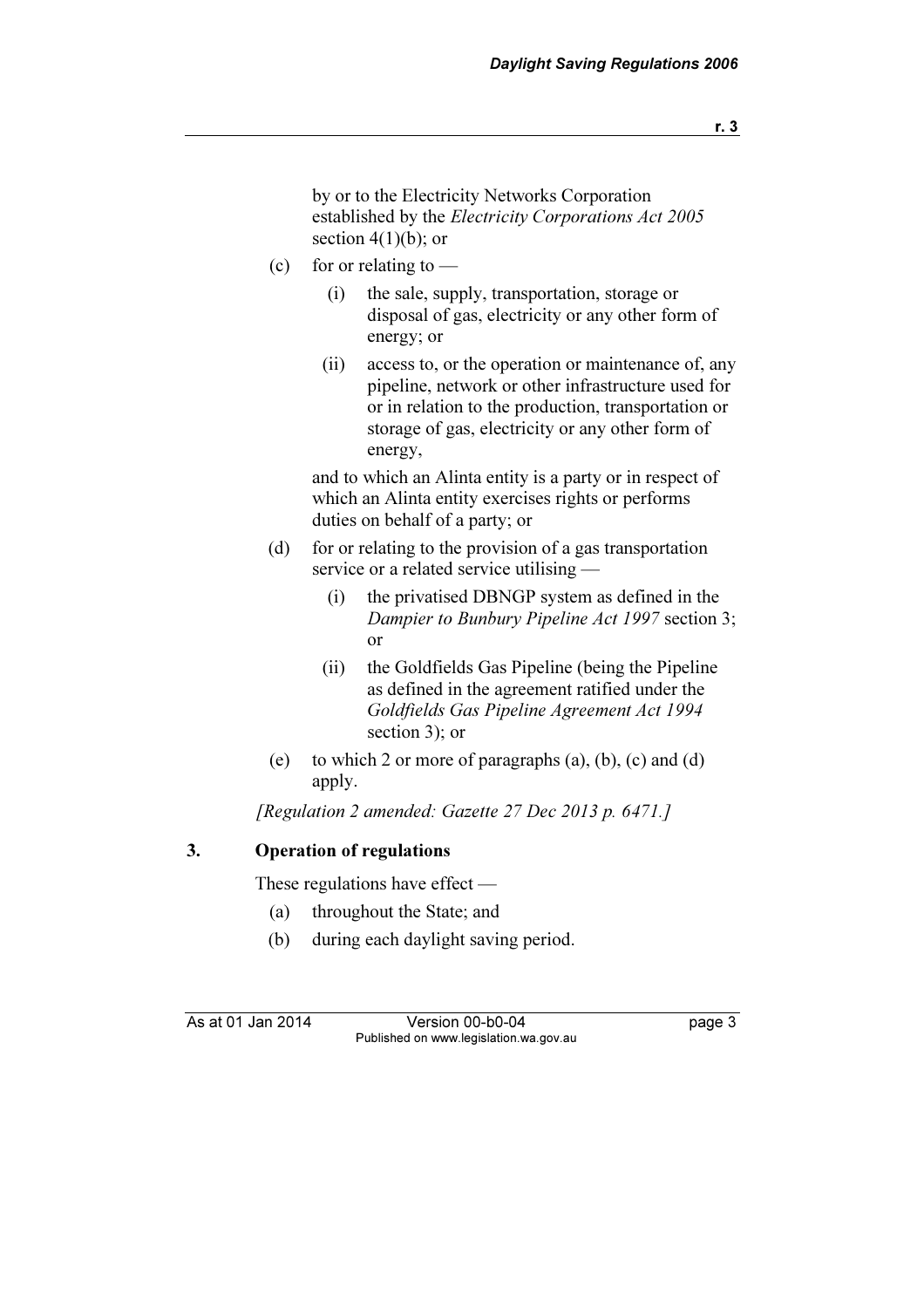#### 4. Construction of references to time — prescribed energy agreements

 It is declared that a reference in a prescribed energy agreement to any time or period of time is to be construed, with respect to each daylight saving period, as a reference to —

- (a) standard time instead of summer time; or
- (b) that period of time as determined by reference to standard time instead of summer time,

 unless the agreement otherwise provides or the parties to the agreement otherwise agree.

r. 4

page 4 Version 00-b0-04 As at 01 Jan 2014 Published on www.legislation.wa.gov.au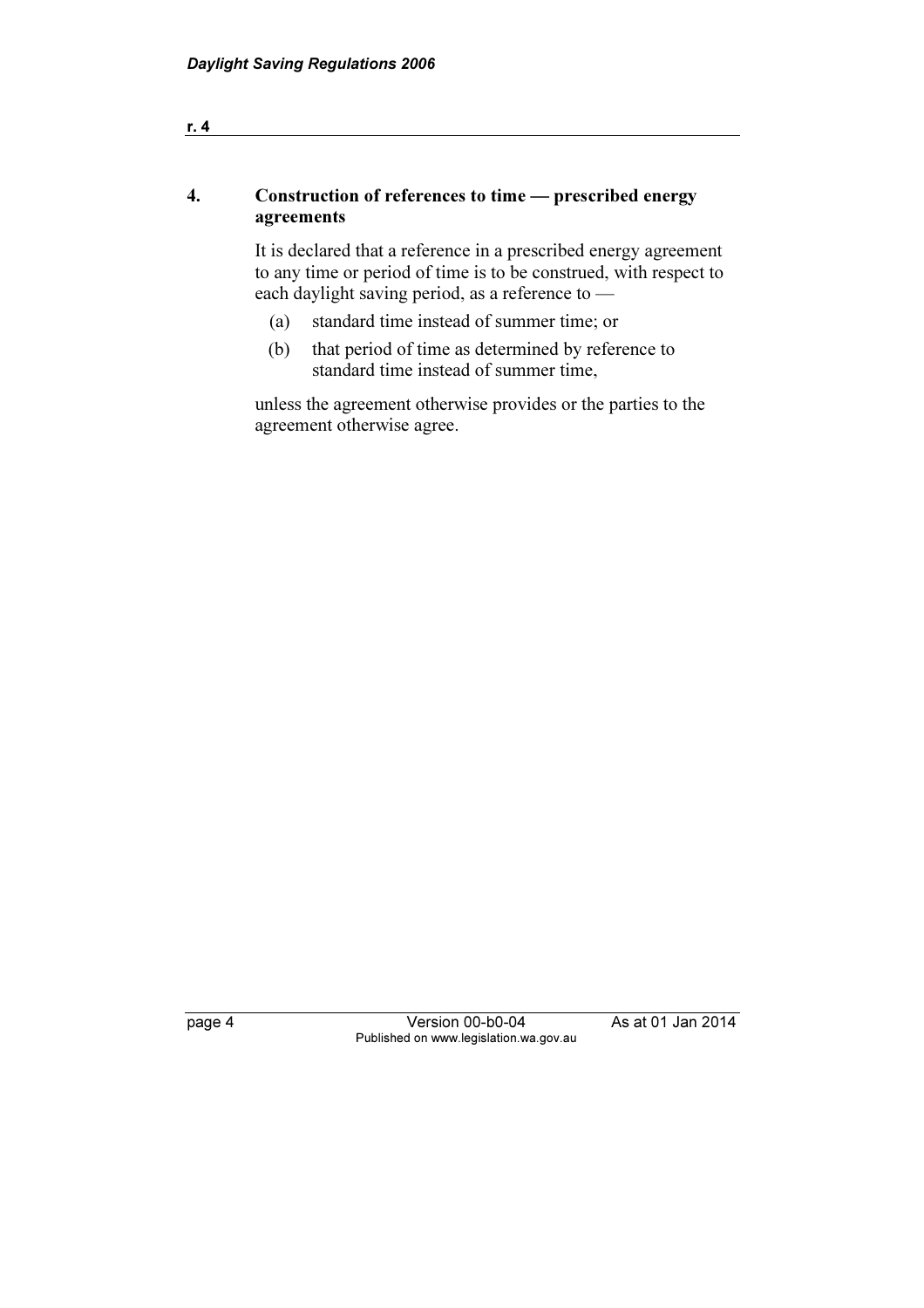#### **Notes**

This is a compilation of the *Daylight Saving Regulations 2006* and includes the amendments made by the other written laws referred to in the following table.

#### Compilation table

| <b>Citation</b>                                                                        | Gazettal                    | Commencement                                                  |
|----------------------------------------------------------------------------------------|-----------------------------|---------------------------------------------------------------|
| Daylight Saving Regulations 2006                                                       | 1 Dec 2006<br>p. $5343-8$   | 1 Dec 2006                                                    |
| <i>Electricity Corporations</i><br>(Consequential Amendments)<br>Regulations 2013 r. 3 | 27 Dec 2013<br>p. $6469-79$ | 1 Jan 2014 (see r. $2(c)$ and<br>Gazette 27 Dec 2013 p. 6465) |

1

As at 01 Jan 2014 Version 00-b0-04 page 5 Published on www.legislation.wa.gov.au